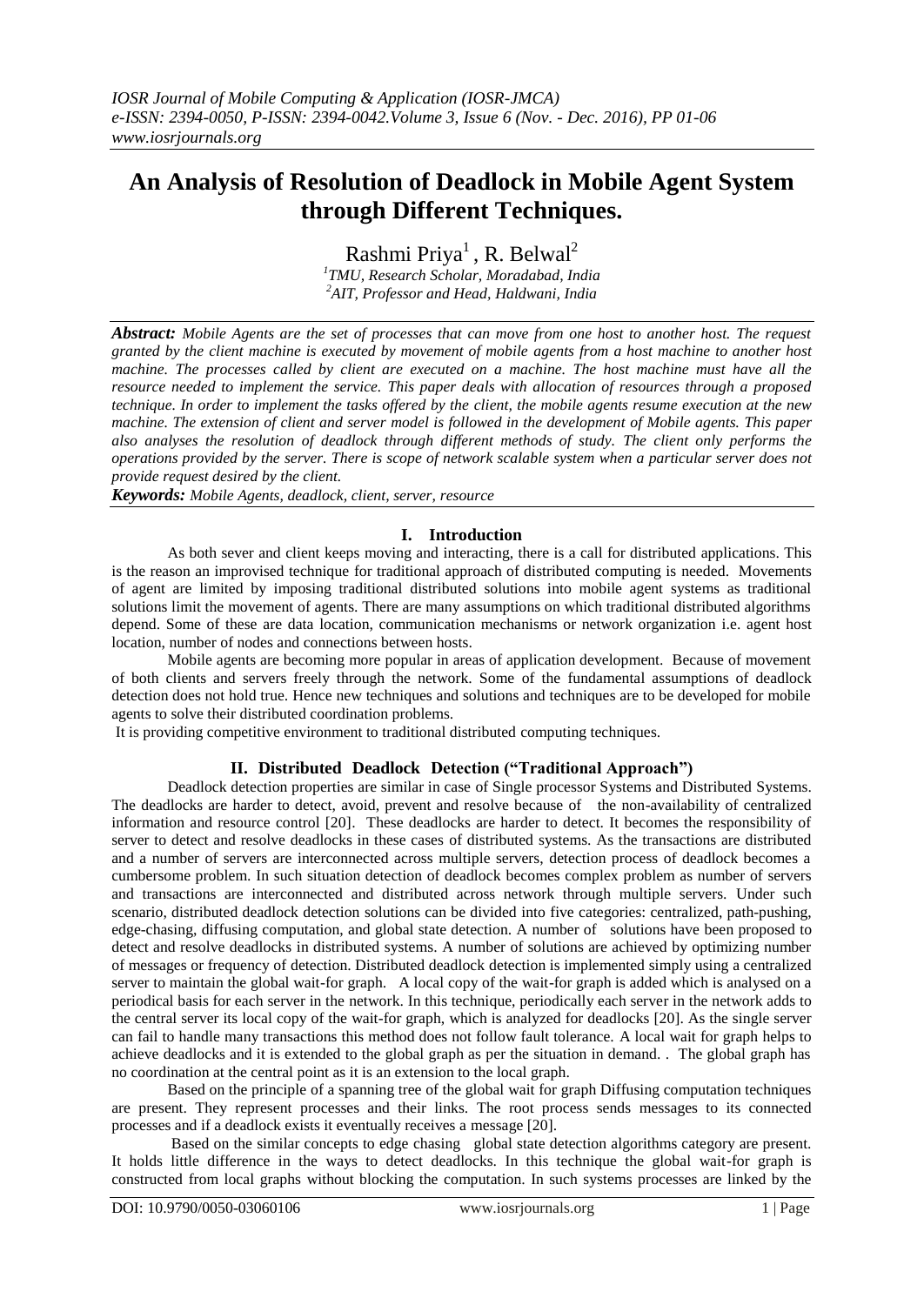communication paths. Messages can be issued only by root processes; any non-root processes can not issue messages. This makes the root process special. All the processes, other than the root must wait until all the communication has been received by them.The deadlock detection technique based on the concept of global graph are path-pushing and edge-chasing.

The techniques of Path pushing show similar aspects. They differ in the manner in which information is sent to neighbouring nodes [22].

The other two categones of distributed deadlock detection are diffusing computation and global state detection. The technique developed by [20] is based on this paradigm.

There are two common criteria to evaluate Detection schemes .The two criterias are cited as 1) if an actual deadlock exists, it must be detected in a finite amount of time; 2) phantom deadlocks are not detected, i.e. the scheme must not find a deadlock that does not exist. As per the techniques used for single processor system there is no distributed deadlock detection which is universally detected., there is no universally accepted and deployed distributed deadlock solution, that is consistent with techniques used for single processor deadlock detection. Depending on the properties of an environment the two evaluation criteria must be applied and the most suitable scheme selected. Edge chasing [20] has an assumption that standard deadlock avoidance techniques are used for deadlock detection. These techniques are two phase transactions and resource locking.. There is a link between servers and the interconnected hosts, for which local wait- for graph is created and then converted to global graph and for each connection a permanent edge is created. In case of edge chasing whenever a transaction waits for another transaction which in turn is waiting with a resource on remote server, a probe is initiated. The probe contains the local wait-for graph of the server. The probe is then sent to the remote server which holds the transactions placed on the resource present on remote server. In case a distributed deadlock is present, a cycle is found in the global graph, which needs to be broken.

# **III. Distributed Deadlock Solution**

## **3.1 D e a d l o c k S h a d o w Agent Technique**

The foundation and assumptions of this algorithm are presented first, followed by the detection and resolution phases of the algorithm. Finally, an example deadlock detection process is described in the section below. The following sections deals with topic of the thesis as proposed i.e., it deals with the solution to distributed deadlock detection.

| <b>Table 1.</b> Agents Detection Table |                         |                       |  |  |
|----------------------------------------|-------------------------|-----------------------|--|--|
| Agent                                  | <b>Blocked Resource</b> | Primary Locks         |  |  |
| A11                                    | Accounted               | User1.db              |  |  |
| A22                                    | User1.db                | Test1.db, Payroll1.db |  |  |
| A33                                    | Test1.db                | Account1.db           |  |  |
| A66                                    | Account1.db             | Foo1.db               |  |  |

**Table 1.** Agents Detection Table



**Fig.1.** Detection Graph of Agents

The above criteria represents that there a cycle is detected in the graph.

- The detection table creates the detection graph.
- 1. The root node is the resource where detecting agent is found.
- 2. This is account1.db. The primary locks entry from the next nodes in the graph..
- 3. These nodes create entry to the agents.
- 4. This is used to locate the root node.

For each child node as it is added to the graph. The above step is repeated.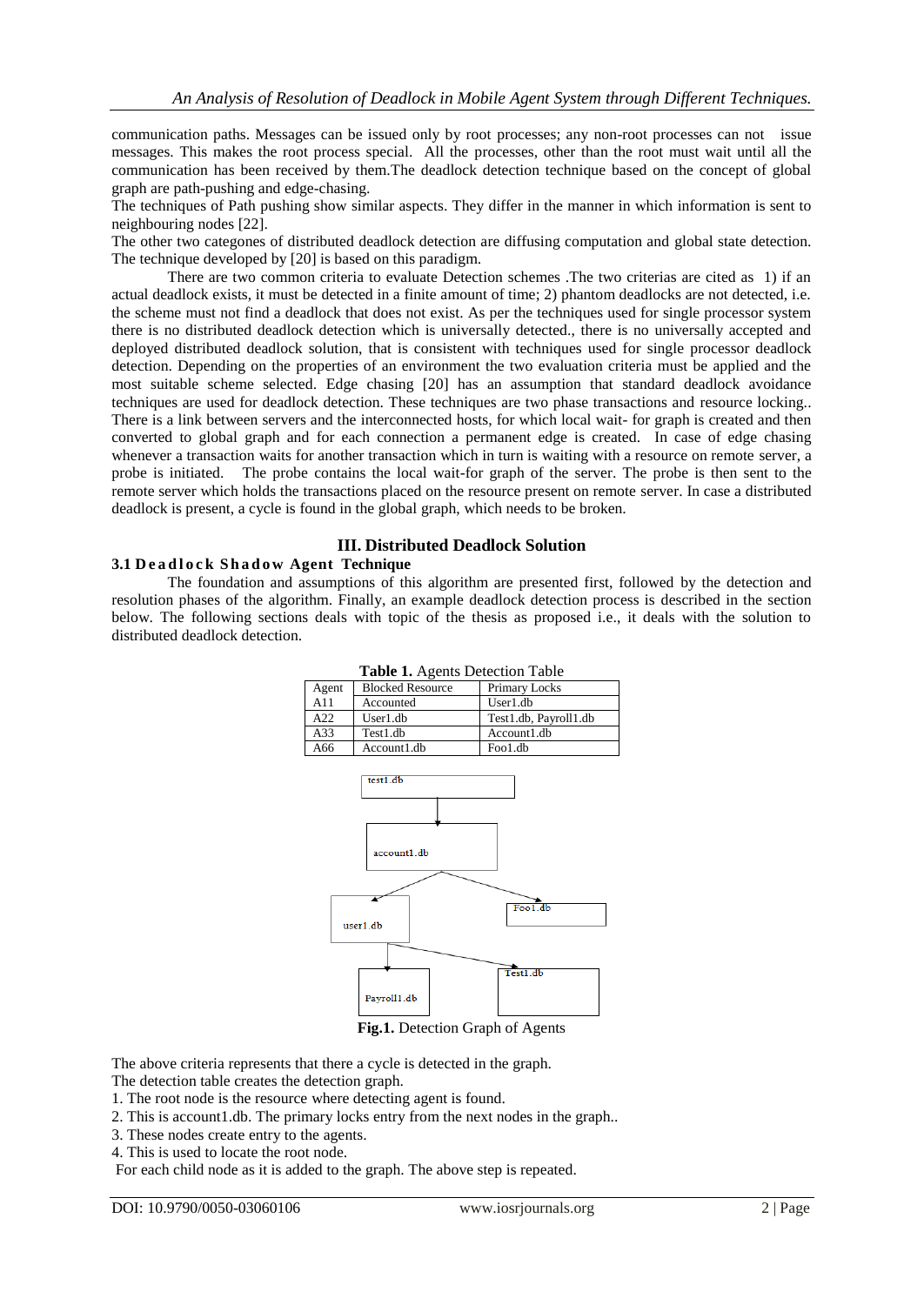| <b>Table 2.</b> Deachock Information |                            |                                |  |
|--------------------------------------|----------------------------|--------------------------------|--|
| Agent Name                           | <b>Blocked on Resource</b> | Primary Locks                  |  |
|                                      | R2(R2.A3.E2.2)             | R1(R1,A1,E1,1), R4(R4,A1,E4,4) |  |
| A3                                   | R1(R1.A1.E1.1)             | R2(R2.A3.E2.2)                 |  |

#### **Table 2.** Deadlock Information

## **3.2 Premise and Assumptions**

The solution follows the toplogy to be static in the beginning of the working of algorithm. A Mobile Ad-hoc Networks (MANET) type topology update protocol must execute in the background to keep routing tables synchronized w ith the actual topology. This rnovement is accomplished via node or resource based routing and the agent requests to be routed to a particular environment or resource. It is assumed that the host environment to route the agent on a best effort basis. This technique is similar to the routing scheme used in Intemet Protocol (IP) routers. The mobile agents of all types are independent from the network topology. The agents can move independent of nodes with no detailing of number of nodes and their connections. They can move independently through out the network.. This property allows host environments to cornrnunicate the details of Agent C. The assumption is taken that the Agent C can only lock and unlock the resources. It is assumed that the resource should be at the same environment physically. The agents manipulate the resource requests to the counterparts which detects the deadlock.

This solution assumes that agents must inform the host environment whenever any resource is blocked by them . Moreover ,here the properties of a mobile agent solution are presented. These properties are responsible for deadlock detection.

This assumptions provides the environment for the distributed deadlock detection in a mobile agent system.

The state of agent is communicated to deadlock detection agents. The additional requests desired by the blocked agents is not granted. The blocked agents during the deadlock detection process are available in the agent system . The agents are assigned identifier preceding the blocking if any done by Agent C. The agent identifiers can be assigned even when a resource is locked.

The host environment approves the agents request to unblock. A unique identifier is needed by the Agent to identify them uniquely. The agents can block other agents only when their request is granted by the host environment. It is assumed that two-phase commit or priority transactions are used . These are standard deadlock avoidance technique. An agent during the detection process will not unlock any resource instantaneously. These properties allow the agent to hold a resource. It helps to avoid any phantom deadlock.

According to this property locking of resources can be locked or unlocked when its physical presence is in the same environment. The locking and unlocking of resources are done by Agent C. The property stated above helps in preventing phantom deadlock detection significantly.

There should be strong understanding and cooperation between the agents and shared resources to allow the deadlocks to occur. As the agents perform their tasks resources can be "locked",that means their exclusivity is made to an individual consumer agent .

In addition the host is the ultimate authority and can allow or deny access to a resource .The assumption that during the locking process the Agent C must communicate with the host environment holds.

The host environment can deny the lock request depending on the tasks granted by an agent. It may block or wait on the resource .It may continue with the processing and its movement through the network. It is assumed that the blocking of agent is not done automatically. As the dynamicity of mobile agent could be disturbed by this.

## **IV. Proposed Solution Theoretical Measurements**

Due to the asynchronous nature of the distributed deadlock detection technique, the events suggested in the example do not execute in a sequential manner. Many of the migrations and processing required during the deadlock detection process occur in parallel and exploit locality of reference. This property means that estimating the total run time of the technique should not be based on the number of migrations, since many occur at the same time. Factors such as host processor speed, deadlock implementation, network congestion and host environment efficiency have a significant impact on the tirne required to detect and resolve a deadlock.

Assuming that a deadlock condition exists and the assumed properties are true, the following steps must occur to detect the deadlock:

Detector 1 migrates to agent environment 2 and checks the locks for resource 1.

Detector 2 migrates to agent environment 1 and checks its locked resource, resource.

Detector 1 learns that Agent 2 is blocked on resource 1 and returns to its parent shadow agent. Detector 2 learns that Agent 1 is blocked on resource 2 and returns to its parent shadow agent.

Shadow Agent 1 checks the returned information, determines that there is no deadlock and adds Agent 2 (and its info) to its deadlock table. Shadow Agent 2 checks the returned information, determines that there is no deadlock and adds Agent 1 (and its info) to its deadlock table.

Shadow Agent 1 and Shadow Agent 2 re-initialize their detectors and restart the process.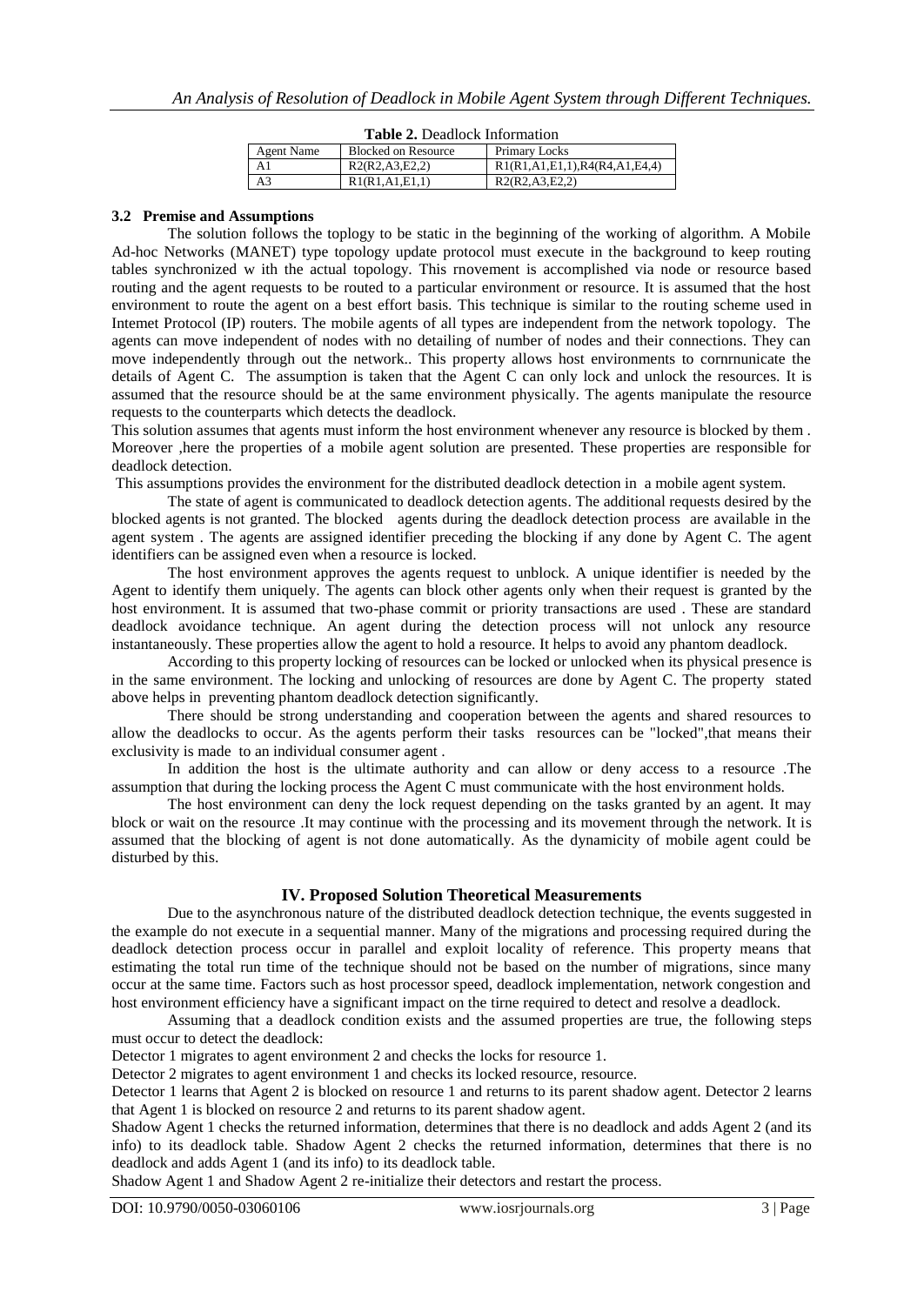Detector 1 migrates to agent environment 2 and checks the locks for resource 1.

Detector 2 migrates to agent environment 1 and checks its locked resource, Detector 1 learns that Agent 2 is blocked on resource 1 and Agent 1 is secondarily blocked on resource 1. Detector 2 that Agent 1 is blocked on resource 2 and Agent 2 is secondarily blocked on resource 2. Both detector returns to their parent shadow agents.

Shadow Agent 1 checks the retumed information, notices that Agent 1 was returned in the list of blocked agents and flags the deadlock. Shadow Agent 2 checks the returned information, notices that Agent 2 was retumed in the list of blocked agents and flags the deadlock.

Both Shadow Agents used a defined technique to determine that resource 1 must be unlocked.

Shadow I initializes its detector to unlock resource 1 and to notify Agent 2 when the resource is unlocked. Detector 1 migrates and unlocks the resource. Agent 2 is notified. Detector 1 returns to its parent and notifies it of unlock completion.

Assuming a fault free environment, it is possible to obtain theoretical values for the number of agent migrations and number of lock checks during the deadlock detection process. In-order or sequential execution must be maintained to predict these theoretical values. For the purposes of this discussion, consider a simple distributed deadlock situation. In this situation two agents (Agent 1, Agent 2), resources (Resource I,Resource 2) and environments (environment 1, environment 2) are interacting to create a distributed deadlock.

Before starting an analysis of the preceding sequence of events, several key concepts must be defined. A migration is defined as the movement of a mobile agent from one environment to another. Migrations are unidirectional; therefore at least two migrations are required for an agent to check a lock and return.

A detector agent is defined as the number of messages required to visit all of the resources locked by a consumer agent and return. The number of migrations in a trip is network topology dependent, but is always greater than the number of resources to visit.

The migration of agent to a resource , is named as a visit. In a similar manner to a trip, the number of migrations required to complete a visit is network topology dependent. The minimum number of migrations in a visit is two but normally this value is higher.

The following variables can be defined to represent the various elements of the suggested distributed deadlock detection technique: Number of Agents in a Deadlock (NA), Number of Repetitions (NR), Detection Migration Volume (MD), Resolution MigrationVolume (MR) Messages in a Trip (MT)and Messages in a Visit (Mv).

Analysis of the steps required to complete the example deadlock detection case leads to the following general statements.

#### NR=NA MD=NAXNRXMT  $MR=Mv$

In the example deadlock, NA is 2 and MT and M, are 2. Applying these values gives: 2 repetitions, 8 migrations for detection and 2 migrations for resolution. By checking the event sequence, these values match the actual numbers found in the example.

Additional analysis shows that since NR equals NA the detection migration volume can be restated as:  $N^*$  x (MT), where N is the number of agents involved in the deadlock. It should be noted that these values are upper bounds for the volume of migrations and hence network load. They are not execution time estimates, since many factors not considered influence the time required to detect and resolve a deadlock using the suggested technique.

## **Lemma: The algorithm detects a deadlock within 2d time units.**

**Proof:** When the initiator initiates the algorithm, it sends the CALL messages to all its successors which in turn propagates CALL message to its own successors. Consequently, a CALL message must travel from the initiator to the farthest leaf process of DST that requires at most d time hops in the worst case. Similarly, the leaf processes of DST must propagate the REPORT message that must travel along the edges traversed by CALL messages. As a result, a REPORT message must travel at most d hops before reaching the initiator in the worst case. Thus, the worst case time complexity of the algorithm is 2d, where d is the diameter of the WFG.

**Proof:** A process sends at most one CALL message on any of its outgoing edge and one REPORT message on any one of its incoming edges.

Therefore, the message complexity of proposed algorithm in the worst case is 2e, where e is the number of edges in the WFG.

Let us now measure the length of the control messages. The DSA carries the fixed number of process identifiers. Hence, the message length is a constant. Given Table compares the performance of proposed DSA with all distributed algorithms in the literature in terms of deadlock duration, message complexity, message size, and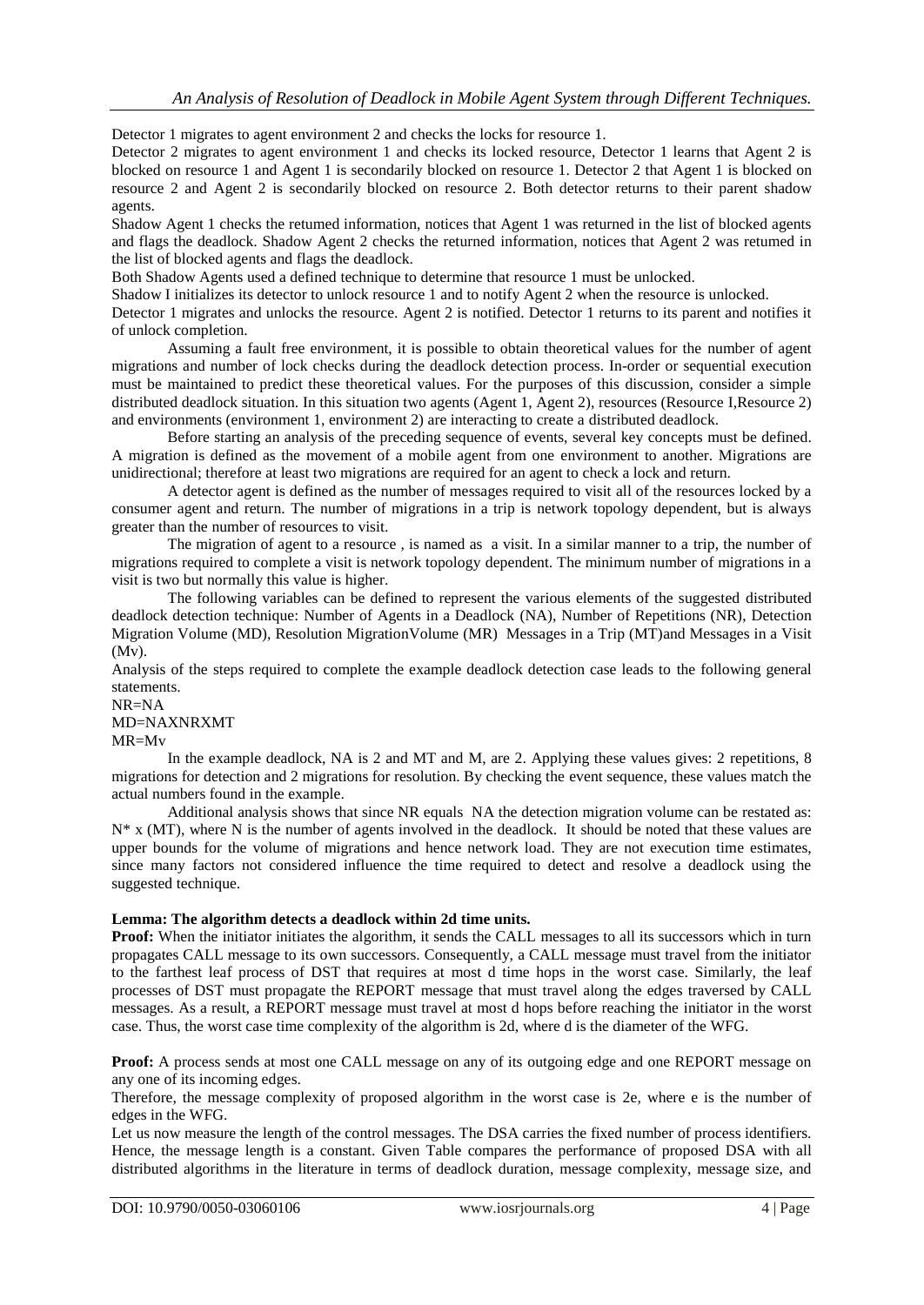resolution overhead in terms of number of messages. With all performance measures mentioned, it clearly shows that the performance of proposed algorithm is better or equal to the existing algorithms.

**Table 3**. Performance Comparison of Distributed algorithms for Detecting Generalized Deadlocks

| Algorithms  | Bracha-      | Wang.et                  | Kshemkalyani     | Kshemkalyani  | <b>DSA</b> |
|-------------|--------------|--------------------------|------------------|---------------|------------|
| Comparison  | Toueg's      | al's                     | and Singhal's    | and Singhal's | Deadlock   |
| Factor      | algorithm    | algorithm                | algorithm (1994) | algorithm     | Detection  |
|             | (1987)       | 1990)                    |                  | (1999)        |            |
| Message     | 4e           | бe                       | $4e-2n+21$       | 2e            | 2e         |
| Complexity  |              |                          |                  |               |            |
| Message     | O(1)         | O(1)                     | O(1)             | O(e)          | O(1)       |
| <b>Size</b> |              |                          |                  |               |            |
| Deadlock    | No<br>Scheme | Scheme<br>N <sub>0</sub> | No<br>Scheme     | Scheme<br>No  |            |
| Resolution  | Message      | Message                  | Message          | Message       | Message    |

| Sr.No.        | Papers                                                              | Objective/Research Gap                      |
|---------------|---------------------------------------------------------------------|---------------------------------------------|
|               | Deadlock Detection Based on Resource Allocation Graph (IEEE2009)    | Uses principle of adjacency matrix.         |
|               | Oingin Ni, Sen Ma:                                                  | Random deadlock is difficult to detect      |
| $\mathcal{D}$ | Formal Specification and Verification of the SET/A Protocol with an | SET/A protocol which is an agent-based      |
|               | Integrated                                                          | protocol for credit<br>card<br>payment      |
|               | Approach (ACM2009) Vitus S.W. Lam and Julian Padget                 | transactions in UML state chart diagrams is |
|               |                                                                     | used.                                       |
|               |                                                                     | All properties are not satisfied when agent |
|               |                                                                     | crashes.                                    |
| $\mathcal{R}$ | Deadlock Avoidance Method for Multi-Agent Robot System              | Deadlock can be avoided by changing         |
|               | Using Network of Chaotic Elements (IEEE2010)                        | singleton values of fuzzy rule.             |
|               | Yoichiro Maeda, Takayasu Matsuura:                                  | The efficiency of proposed algorithm by     |
|               |                                                                     | using multi agent robot simulator has been  |
|               |                                                                     | shown needs to be tested.                   |

#### **Table 4.** Recent Research

#### **Table 5.** Comparative Study

| Sr No          | Subject/Theme/Objective                                            | Findings                                                                                                               | Research Gap                                                                                                                                                               | Reference                                                                                                                                                    |
|----------------|--------------------------------------------------------------------|------------------------------------------------------------------------------------------------------------------------|----------------------------------------------------------------------------------------------------------------------------------------------------------------------------|--------------------------------------------------------------------------------------------------------------------------------------------------------------|
| 1              | Deadlock<br>Distributed<br>Detection                               | Survey articles based<br>on deadlock detection<br>by Knapp and Singhal.                                                | Distributed<br>deadlock<br>detection<br>algorithms<br>substantial<br>have<br>message overhead, even when<br>there is no deadlock. These factors<br>need to be encountered. | "Deadlock<br>in<br>Detection<br>Distributed<br>Database<br>Systems." ACM Computing<br>Surveys, 2006.                                                         |
| $\mathfrak{D}$ | Distributed<br>Deadlock<br>Detection algorithm                     | Badal has discussed a<br>deadlock<br>distributed<br>detection<br>algorithm<br>optimizes<br>that<br>performance.        | The impact of a message loss on<br>the various deadlock detection<br>algorithms has not been discussed.                                                                    | Badal, D. J. "The Distributed<br>Deadlock<br>Detection<br>Algorithm," ACM Trans. on<br>Computer Systems, 1998.                                               |
| 3              | Path-Pushing<br>distributed<br>deadlock<br>detection<br>algorithms | Path<br>pushing<br>algorithms have been<br>discussed by Gligor<br>and<br>Shattuck.<br>Goldman and Menasce<br>and Muntz | deadlocks<br>False<br>not be<br>can<br>detected. When a process detects a<br>deadlock, it does not identify the<br>deadlocked<br>lowest<br>priority<br>process.            | Gligor, V.<br>and S. H.<br>D.<br>Shattuck.<br>Deadlock<br>"On<br>Detection<br>Distributed<br>in<br>System." IEEE<br>Trans. on<br>Software Engineering, 2010. |

# **V. Conclusion**

The idea of distributed system is much broader and effective than centralized systems. There are many examples of distributed systems such as distributed databases, computer networks , real time process control systems and distributed information processing systems .There are many areas expanding the middleware due to the implementation of application-level protocols for communication. In case of distributed systems the tasks to control the operating systems are cumbersome; this is because database systems deadlock, mutual exclusion and concurrency control are difficult in case of centralized systems.

As the processes have used resources at various sites to improve throughput distributed systems is more vulnerable to deadlock occurrence. Hence there is a need to resolve deadlock by proper resource allocation. Further research needs to be initiated on detection of deadlock that requires lower cost and is more time efficient.

#### **References**

- [1]. Almes, G.T., A.P.Black, E.D Lazowska,"The Eden System: A Technical Review", IEEE Transactions on Software Engineering,vol. 11, ( 1998) .
- [2]. Bacor,J.M.,and K.G.Hamilton,Distributed Computing with RPC:The Cambridge Approach, " ACM Transaction on Computer Systems,vol.5,( 2003) .
- [3]. Nelson,B.J., "Remote Procedure Call", PhD thesis, Computer Science, Carnegie Mellon University, (2002)
- [4]. Cheriton, D.R., "The V Distributed System", Communications of the ACM, Vol.30, (2000)